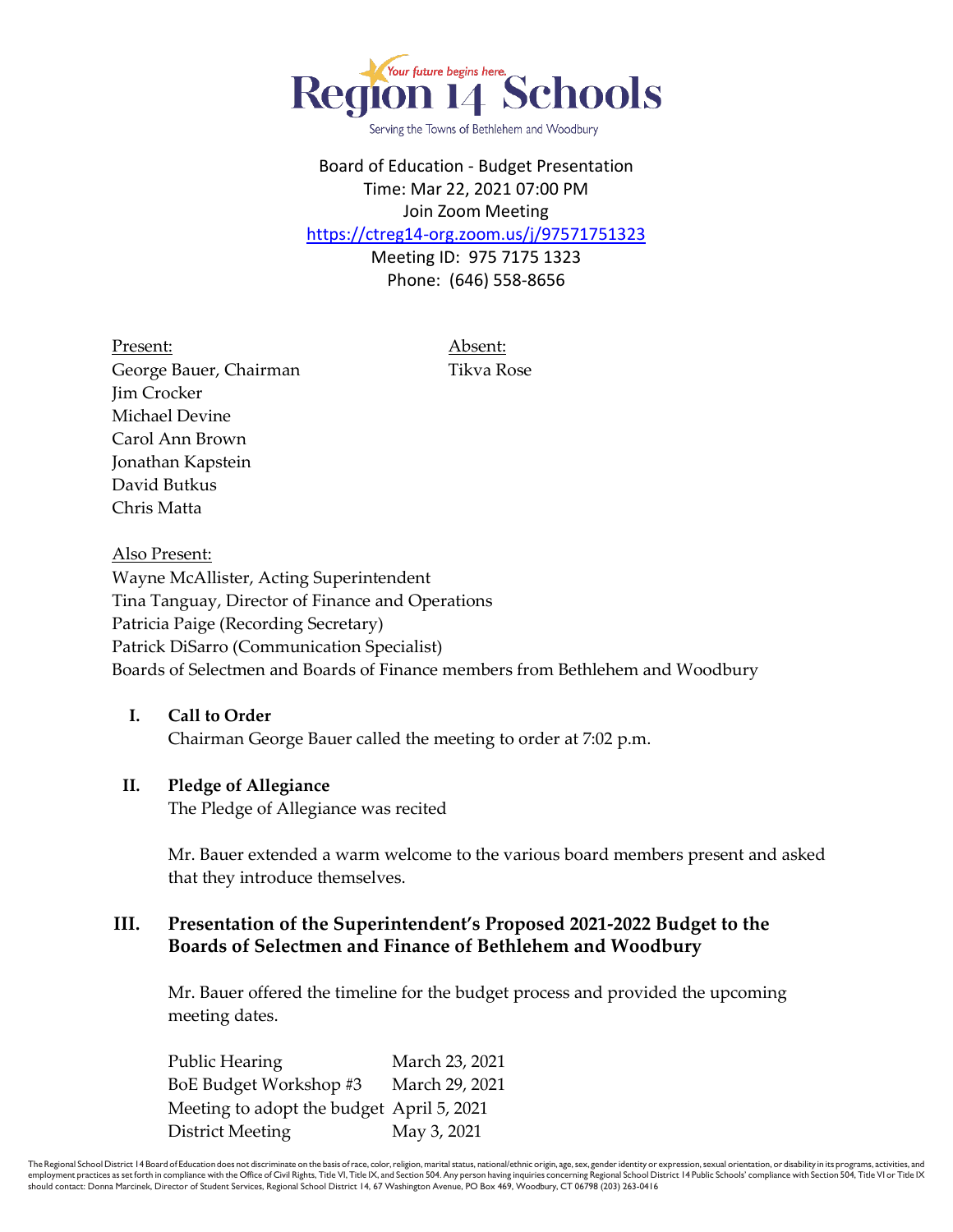The budget presented this evening represents an overall increase of 2.241% over the current year's budget.

Highlights of the \$37,721,146 budget include:

- A 2.6 reduction in workforce due to class sizes and requests made from high school administration.
- Conversely, staff additions are comprised of 5 paraprofessional positions; 3 hired during the 2020/2021 school year and 2 anticipated for the 2021/2022 school year. The addition in staff is to address the supplementary needs of students entering the district.
- Health care benefits represent a final increase of 4%.
- Purchase Services Instructional includes a savings of \$185,000 if the Transition Program were to be reinstated in district and is contingent upon board approval. Other savings under the category encompass a reduction of outside behavior services and the reduction of the Video Production Consultant position.
- Purchase Services Non-Instructional depicts an increase in telephone and internet provider services to accommodate distant learning requirements and the expansion in bandwidth. Additionally, newly installed systems at the high school including air conditioning equipment, fire sprinkler system, HVAC, building management system, etc. are now the responsibility of the district since commissioned.

A detailed itemization of Capital and Equipment was provided with an overall total of \$723,834 as well as a line-by-line budget detail. Big ticket items include roof replacement at Bethlehem Elementary, asbestos abatement in the boiler room and boiler tubing at Mitchell Elementary School, and new Chromebooks for all students.

# **IV. Discussion of Superintendent's Proposed 2021-2022 Budget**

Board of Finance and Selectmen members were invited to ask questions.

Discussions included topics regarding:

 \$550,000 in funds from the American Recovery Plan Act and whether or not the monies would be incorporated into the budget;